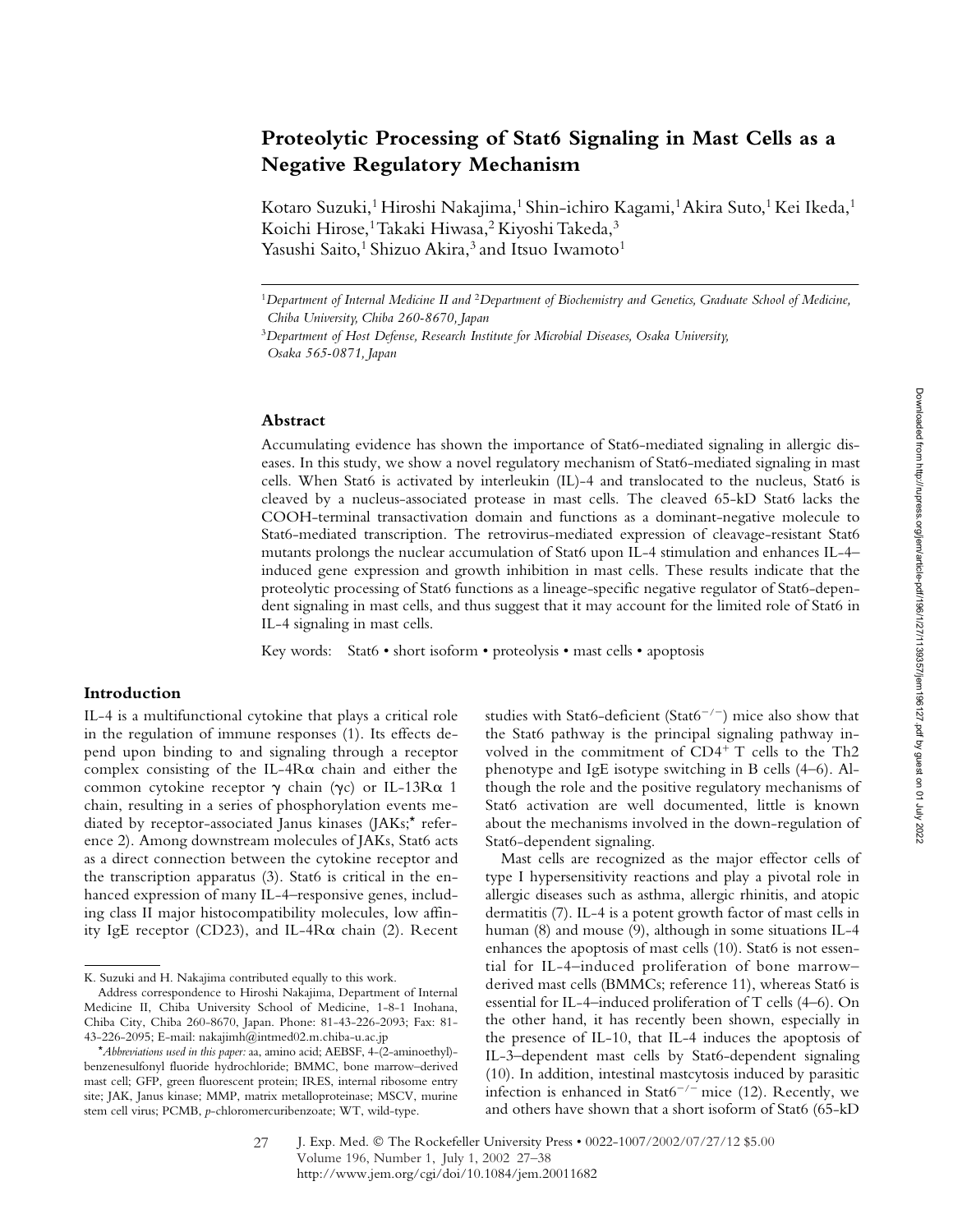Stat6) is expressed in mast cells (13, 14). However, the mechanism of 65-kD Stat6 production as well as the role of 65-kD Stat6 in mast cells remains to be determined.

In this study, we show a novel regulatory mechanism of Stat6-mediated signaling in mast cells. When Stat6 is activated by IL-4 and translocated to the nucleus, Stat6 is cleaved at the COOH terminus by a nucleus-associated protease in mast cells. The cleaved 65-kD Stat6 lacks the transcriptional activity and acts as a dominant-negative molecule to conventional Stat6-mediated transcription. The Stat6 protease activity is sensitive to serine protease inhibitors, but different from previously described Stat5 protease in myeloid progenitors (15–18). Moreover, the retrovirus-mediated expression of cleavage-resistant Stat6 mutants prolongs the nuclear accumulation of Stat6 upon IL-4 stimulation and enhances IL-4–induced gene expression and growth inhibition in mast cells. Our results indicate that the proteolytic processing of Stat6 functions as a lineage-specific negative regulator of Stat6-dependent signaling in mast cells.

#### **Materials and Methods**

*Mice.* Stat6-deficient (Stat6<sup>-/-</sup>) (4) and C57BL/6 mice (Japan SLC) were housed in microisolator cages under pathogenfree conditions. All experiments were performed according to the guidelines of Chiba University (Chiba, Japan).

*Constructs.* Flag epitope–tagged Stat6 at the COOH terminus (C-Flag Stat6) was constructed as previously described (19). COOH-terminal–truncated mutants at amino acid (aa) 673 (673 Stat6), aa 695 (695 Stat6), or aa 715 (715 Stat6) were generated by changing each aa to a stop codon by using a PCR-based, sitedirected mutagenesis kit (Stratagene). Alanine substitutions of Stat6 on serine at aa 683 (S683A), serine at aa 684 (S684A), aspartic acid at aa 685 (D685A), or methionine at aa 686 (M686A) were generated by using a PCR-based, site-directed mutagenesis kit (Stratagene). All mutations were confirmed by DNA sequencing.

*Culture of BMMCs.* Primary culture of IL-3–dependent BMMCs was prepared from 8–12-wk-old C57BL/6 or Stat6<sup>-/-</sup> mice and maintained as previously described (13). BMMCs obtained after 4 wk of culture were >99% mast cells.

*Luciferase Assay.* Stat6-dependent reporter construct, TPU474, was previously described (20). For Stat6-dependent luciferase assays, COS7 cells were transiently transfected with TPU474 (provided by U. Schindler, Tularik Inc., San Francisco, CA) and pRL-TK in the presence of various Stat6 expression vectors alone or in their combinations using FuGENE6 transfection reagents (Roche Diagnostics Co.). 20 h after transfection, cells were stimulated with IL-4 (human IL-4, 10 ng/ml; Genzyme) at  $37^{\circ}$ C for an additional 12 h and the luciferase activity was measured by the dual luciferase assay system (Promega). Firefly luciferase activity of TPU474 was normalized by Renilla luciferase activity of pRL-TK.

*Preparation of Cell Extracts.* Cell fractionation was performed as follows. All buffers were added to these reagents:  $1 \text{ mM } N a_3 V O_4$ , 5  $\mu$ g/ml aprotinin, 5  $\mu$ g/ml leupeptin, 2  $\mu$ g/ml pepstatin, and 0.5 mM PMSF. For the preparation of whole cell extracts, cells were resuspended in lysis buffer W (1% NP-40, 20 mM Tris-HCl, pH 8.0, 50 mM NaCl, 2 mM DTT, 4 mM EGTA, 10 mM NaF, and 10% glycerol), incubated on ice for 30 min, and then the supernatant was collected by centrifugation. Nuclear or cyto-

plasmic fraction of cells was prepared as previously described (21). In brief, after 107 cells were washed with PBS, cells were resuspended in 100 µl hypotonic lysis buffer A (0.1% NP-40, 10 mM Hepes-KOH, pH 7.9, 10 mM KCl, 1 mM DTT, 0.1 mM EDTA, 2 mM MgCl<sub>2</sub>, and 0.5 M sucrose) and lysed by 10 strokes in a glass Dounce homogenizer. The supernatant was collected as a cytoplasmic fraction by centrifugation. Subsequently, nuclear fraction was prepared by resuspending nuclear pellets with  $15 \mu l$ high salt lysis buffer C (20 mM Hepes-KOH, pH 7.9, 420 mM NaCl, 1 mM DTT,  $0.2$  mM EDTA,  $1.5$  mM MgCl<sub>2</sub>, and  $5\%$ glycerol). The nuclear fraction was then mixed with  $22.5 \mu$ l of a low salt buffer (20 mM Hepes-KOH, pH 7.9, 50 mM KCl, 1 mM DTT, 0.2 mM EDTA, and 20% glycerol). The purity of the extracts was evaluated by measuring lactate dehydrogenase activity and we found that the nuclear extract contained  $\leq 5\%$  of contamination (unpublished data). In addition, NaCl concentration of cytoplasmic extract as well as nuclear extract was adjusted to 150 mM before Stat6 cleaving assay. In some experiments, splenocytes or BMMCs were stimulated with IL-4 (10 ng/ml) at 37°C for 20 min before the preparation of cell extracts. In other experiments, BMMCs were starved from IL-3 for 5 h and then stimulated with IL-3 (10 ng/ml; Genzyme) at  $37^{\circ}$ C for 20 min before preparing cell extracts.

*Stat6 Cleaving Assay.* Stat6 protein from either wild-type (WT) splenocytes or murine Stat6 expression vector-transfected COS7 cells (provided by J.N. Ihle, St. Jude Children's Hospital, Memphis, TN) was incubated with cell extracts from Stat6<sup>-/-</sup> BMMCs at 37°C for 20 min. Where indicated, *p*-chloromercuribenzoate (PCMB; 0.1 mM; Wako Pure Chemical Industries), matrix metalloproteinase (MMP) inhibitor I (4-Abz-Gly-Pro-D-Leu-D-Ala-OH; 0.1 mM; Calbiochem-Novabiochem), lactacystin (clasto-lactacystin- $\beta$ -lactone; 1 µM; Boston Biochem), z-VAD (z-VAD-FMK; 0.1 mM; Calbiochem-Novabiochem), ICE inhibitor III (z-Asp-2,6-dichlorobenzoyloxymethylketone; 0.1 mM; Funakoshi), ALLN calpain inhibitor I (*N*-acetyl-Leu-Leu-norleucinal; 0.1 mM; Calbiochem-Novabiochem), or 4-(2-aminoethyl) benzenesulfonyl fluoride hydrochloride (AEBSF; 0.3–16 mM; Roche Diagnostics Co.) was added during the incubation. The reaction was separated on 10% SDS polyacrylamide gels and subjected to Western blotting as described below.

*Stat5 Cleaving Assay.* After WT BMMCs or FDC-P1 cells (provided by T. Kitamura, University of Tokyo, Tokyo, Japan) were starved from IL-3 for 5 h, nuclear extracts were prepared as described above. COS7 cells were transfected with murine Stat5a expression vector (provided by L. Hennighausen, National Institutes of Health [NIH], Bethesda, MD) and the extract was incubated with nuclear extract from either WT BMMCs or FDC-P1 cells at  $37^{\circ}$ C for 20 min. The reaction was terminated by SDS sample buffer, separated on 6% polyacrylamide gels, and subjected to Western blotting as described below.

*Western Blotting.* Immunoblotting was performed as previously described (13) using antisera to mouse Stat6 (M20; Santa Cruz Biotechnology Inc.), mouse Stat6 (M200; Santa Cruz Biotechnology Inc.), phospho-Stat6 (New England Biolabs, Inc.), mouse Stat5 (Transduction Laboratories), phospho-Stat5 (New England Biolabs, Inc.), human Stat3 (Upstate Biotechnology), or Flag-epitope tag (M2; Sigma-Aldrich).

*Retrovirus-mediated Gene Expression in BMMCs.* To overcome the limited efficiency of transfection on BMMCs, we used a bicistronic retrovirus system, in which infected cells were identified by coexpressed green fluorescent protein (GFP; pMX-internal ribosome entry site [IRES]-GFP vector; reference 22) or coexpressed Thy1.1 (murine stem cell virus [MSCV]-IRES-Thy1.1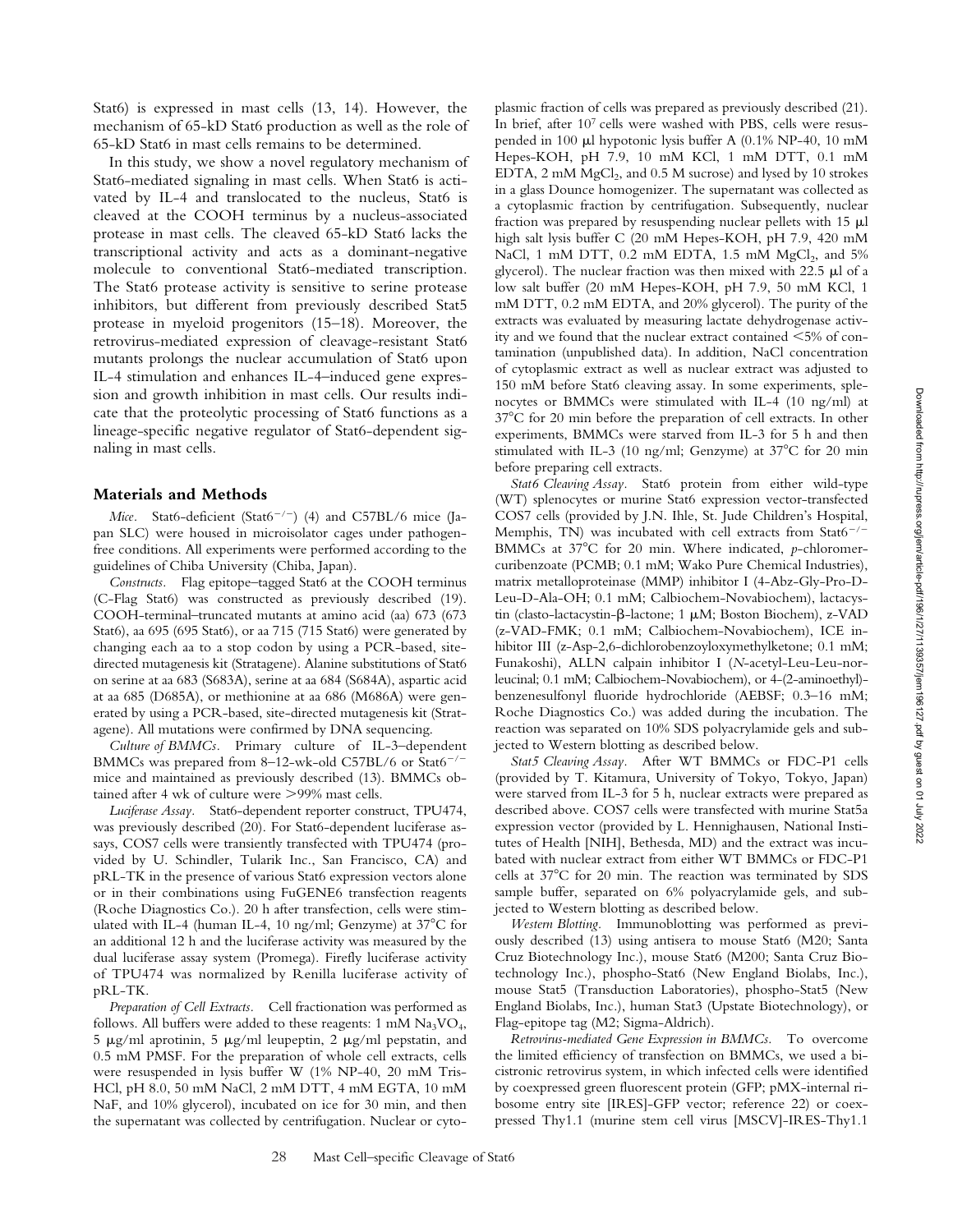vector; reference 23). Retrovirus vectors, pMX-WT Stat6- IRES-GFP, pMX-D685A Stat6-IRES-GFP, pMX-673 Stat6- IRES-GFP, pMX-IRES-GFP (as a negative control; provided by T. Kitamura), MSCV-C-Flag WT Stat6-IRES-Thy1.1, MSCV-C-Flag D685A Stat6-IRES-Thy1.1, and MSCV-IRES-Thy1.1 (as a negative control; provided by P. Marrack, University of Colorado Medical School, Denver, CO) were transfected to a transient retrovirus packaging cell line PlatE (provided by T. Kitamura; reference 24) using FuGENE6 transfection reagents. 48 h after transfection, retrovirus was collected by centrifugation and stored at  $-80^{\circ}$ C until use. For infection on BMMCs, cells were incubated twice with 1,000  $\mu$ l of the retrovirus for 4 h at a 48-h interval in the presence of 10 ng/ml murine IL-3, 100 ng/ml murine stem cell factor (provided by Kirin Brewery Co., Takasaki, Japan), and 10  $\mu$ g/ml polybrene (Sigma-Aldrich). After the cells were washed with PBS, they were allowed to grow in fresh medium containing IL-3. Under these conditions, the efficiency of infection to BMMCs was 5–10% in all viruses as assessed by  $GFP^+$  or Thy1.1<sup>+</sup> cells by  $FACS^{\circledR}$ .

*Retrovirus-mediated Gene Expression in CFTL-15 Cells.* CFTL-15 cells (provided by M.A. Brown [Williams College, Williamstown, MA] and W.E. Paul [NIH, Bethesda, MD]), a murine mast cell line that expresses 65-kD Stat6 (25), were cultured in RPMI 1640 medium containing murine IL-3. CFTL-15 cells were infected with retroviruses for 4 h in the presence of 10 ng/ml IL-3 and 10  $\mu$ g/ml polybrene. The efficiency of infection to CFTL-15 cells was  $\sim$ 30%.

*MACS Sorting of Thy1.1<sup>+</sup> Cells.* 5 d after the retrovirus infection, cells were incubated with biotin-conjugated anti-Thy1.1 antibody (OX-7; BD PharMingen), washed three times with PBS, and then incubated with streptavidin magnetic microbeads (Miltenyi Biotec). After washing, infected  $(Thy1.1^+)$  cells were positively collected using MACS RS<sup>+</sup> column (Miltenyi Biotec). The purity of Thy1.1<sup>+</sup> cells was  $>98\%$ . Cytoplasmic extracts of Thy $1.1$ <sup>+</sup> cells were subjected to Western blotting with anti-Flag antibody to evaluate the levels of retrovirus-mediated Stat6 expression in the infected cells.

*Immunohistochemistry.* CFTL-15 cells were infected with either MSCV-C-Flag WT Stat6-IRES-Thy1.1 retrovirus or MSCV-C-Flag D685A Stat6-IRES-Thy1.1 retrovirus and infected (Thy1.1<sup>+</sup>) cells were positively collected as described above. As controls, COS7 cells were transiently transfected with either C-Flag WT Stat6 or C-Flag D685A Stat6 expression plasmids using FuGENE6 transfection reagents. CFTL-15 cells and COS7 cells were stimulated with 10 ng/ml murine IL-4 and 10 ng/ml human IL-4, respectively, at 37°C for 15 min, washed with PBS, and then cultured with IL-4–free medium for an additional 45 or 165 min. Where indicated, to block nuclear export, cells were incubated with 10 ng/ml leptomycin B (Sigma-Aldrich) at 37°C from 60 min before IL-4 stimulation until harvest as previously described (26). At the indicated times after IL-4 stimulation, CFTL-15 cells were placed on glass microscope slides using cytospin. Cells were fixed in methanol at  $-20^{\circ}$ C for 10 min and then in acetone at  $-20^{\circ}$ C for 1 min. After washing with PBS, cells were incubated with PBS containing 3% bovine serum albumin for 30 min and then with PBS containing 5% donkey serum for 30 min at room temperature to block nonspecific binding. Cells were then washed three times with PBS, incubated with Cy3-conjugated anti-Flag antibody (M2; Sigma-Aldrich) at room temperature for 1 h, and then washed an additional three times with PBS. Their nuclei were stained with DAPI (4-6-diamidino-2-phenylindole; Sigma-Aldrich) for 15 min at room temperature.

*Detection of IgE Receptors on BMMCs.* The expression of IgE receptors on BMMCs was analyzed by FACS® using mouse anti– DNP IgE and anti-IgE antibody as previously described (13).

*Data Analysis.* Data are summarized as mean  $\pm$  SD. The statistical analysis of the results was performed by the unpaired *t* test. *P* values <0.05 were considered significant.

#### **Results**

*A 65-kD Isoform of Stat6 Is Produced by Proteolytic Processing.* In previous reports, we and others have shown that a 65-kD isoform of Stat6 (65-kD Stat6) is expressed in BMMCs (13, 14). The 65-kD Stat6 in BMMCs is detected by anti-Stat6 (M200) antibody, which recognizes the middle portion of Stat6 (aa 280–480), but not by anti-Stat6 (M20) antibody, which recognizes the COOH terminus of Stat6 (13, 14). In addition, when BMMCs are stimulated with IL-4, the phosphorylated form of Stat6 is detected at 65 kD by anti-phospho Stat6 antibody, which recognizes the tyrosine residue at aa  $641$  (Y641) of Stat6 (13). These findings indicate that the 65-kD Stat6 lacks the COOH terminus but contains the Y641, which is essential for the homodimerization of Stat6 (3). To determine whether the 65-kD Stat6 is a product of protein processing, we first performed the coincubation assay in which the conventional 94-kD Stat6 from splenocytes was incubated with cell extracts of BMMCs and analyzed for the size of Stat6 protein by anti-Stat6 Western blotting. To eliminate the influence of endogenous Stat6 expression in BMMCs, we prepared whole cell extracts from BMMCs in Stat $6^{-/-}$ mice (Stat6<sup>-/-</sup> BMMCs) as a possible source of the protease(s). Interestingly, when conventional Stat6 (94-kD Stat6) was incubated with Stat6<sup>-/-</sup> BMMC extract, the 94-kD Stat6 was cleaved to 65 kD (Fig. 1 A, compare lanes 3 and 4). The cleaved Stat6 was detected by anti-Stat6 (M200) antibody (Fig. 1 A, top) but not by anti-Stat6 (M20) antibody (Fig. 1 A, bottom), suggesting that the cleaved Stat6 also lacks the COOH terminus. These results indicate that the 65-kD Stat6 is produced by the cleavage of the 94-kD Stat6 in BMMCs.

To further analyze the Stat6 protease activity, we developed the Stat6 cleaving assay using transfected Stat6 as a substrate of the protease (Fig. 1 B). COS7 cells were transfected with Stat6 expression vector and the cell extracts of these cells were incubated with  $Stat6^{-/-}$  BMMC extract and subjected to Western blotting using anti-Stat6 (M200) antibody. Consistent with the above findings (Fig. 1 A), incubation of the 94-kD Stat6 with Stat6<sup>-/-</sup> BMMC extract decreased the size of Stat6 to 65 kD (Fig. 1 B, lane 7). In contrast, incubation with cell extracts from either Stat6<sup>-/-</sup> thymocytes or Stat $6^{-/-}$  splenocytes did not change the size of the 94-kD Stat6 (Fig. 1 B), indicating that Stat6 protease activity is absent in thymocytes and splenocytes.

*Stat6 Protease Activity Is Localized in the Nucleus.* Next, we examined the subcellular localization of Stat6 protease activity in BMMCs. Cell extracts were prepared from the cytoplasmic or nuclear fraction of  $Stat6^{-/-}$  BMMCs and then incubated with 94-kD Stat6. Interestingly, 94-kD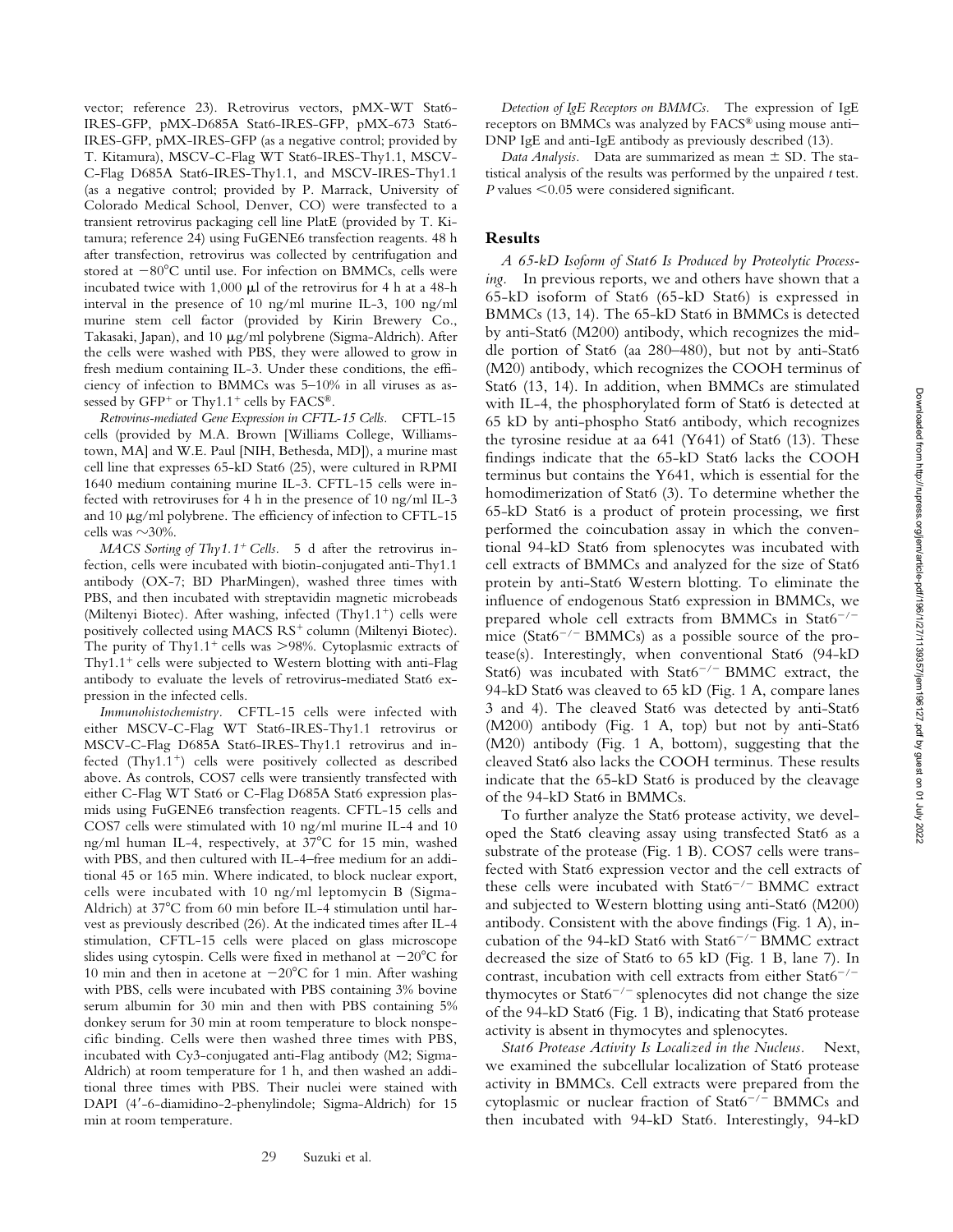

Figure 1. A 65-kD isoform of Stat6 is produced by proteolytic processing. (A) Cell extracts from WT splenocytes were incubated with cell extracts of BMMCs from Stat6<sup>-/-</sup> mice at 37°C for 20 min and analyzed by Western blotting with anti-Stat6 (M200) antibody (top) or anti-Stat6 (M20) antibody (bottom). As controls, cell extracts from WT BMMCs and Stat6<sup>-/-</sup> BMMCs were blotted with anti-Stat6 antibodies. Representative blots from four independent experiments are shown. (B) COS7 cells were transfected with Stat6 expression vector and their cell extracts were used as a source of Stat6 protein. Transfected Stat6 was incubated with cell extracts of thymocytes, splenocytes, or BMMCs from Stat6<sup>-</sup> mice at 37°C for 20 min and analyzed by Western blotting with anti-Stat6 (M200) antibody. A representative blot from four independent experiments is shown.

Stat6 was cleaved to 65-kD Stat6 by the incubation with nuclear extract but not with the cytoplasmic extract from Stat $6^{-/-}$ BMMCs (Fig. 2 A). To exclude the possibility that the protease is normally in a protected cellular compartment that is detergent or high salt soluble, we added NP-40 or NaCl to the cytoplasmic fraction to the levels that we used for whole cell or nuclear extract preparation (1% NP-40 or 420 mM NaCl), and then examined the Stat6 protease activity. However, there was still no detectable Stat6 protease activity in the cytoplasmic fraction of BMMCs (Fig. 2 A). These results indicate that Stat6 protease activity is localized in the nucleus.

Stat6 has been shown to translocate to the nucleus only after Stat6 is phosphorylated by JAK kinases (2, 3). Therefore, we tested whether phosphorylated Stat6 was a substrate of the Stat6 protease. When phosphorylated Stat6 in IL-4-stimulated splenocytes was incubated with Stat6<sup>-/-</sup> BMMC extract, the phosphorylated form of Stat6 was efficiently cleaved to 65-kD Stat6 (Fig. 2 B, compare lanes 2 and 4). In addition, the unphosphorylated form of Stat6 was also cleaved to  $65-kD$  Stat6 by Stat6<sup>-/-</sup> BMMC extract (Fig. 2 B, compare lanes 1 and 3). Thus, both phosphorylated and unphosphorylated forms of Stat6 are sensitive to the Stat6 protease activity. However, the in vivo substrate of Stat6 protease should be the phosphorylated form of Stat6 because of the nuclear localization of Stat6 protease activity.

Because Stat6 protease activity is restricted in the nu-



Figure 2. Stat6 protease activity is localized in the nucleus. (A) Subfraction of cell extracts (nuclear or cytoplasmic) was prepared from Stat6<sup>-/-</sup> BMMCs. Where indicated, 1% NP-40 or 420 mM NaCl was added to the cytoplasmic fraction. These extracts were then incubated with transfected Stat6 at 37°C for 20 min and subjected to Western blotting with anti-Stat6 (M200) antibody. (B) Cell extracts from IL-4– stimulated or -unstimulated WT splenocytes were incubated with Stat6<sup>-/-</sup> BMMC extract and blotted with anti–phospho-Stat6 antibody (top) or anti-Stat6 (M200) antibody (bottom). (C) Subfraction of cell extracts was prepared from either IL-4–stimulated or –unstimulated WT BMMCs and blotted with anti–phospho-Stat6 antibody (top) or anti-Stat6 (M200) antibody (bottom). As a control, cell extracts from IL-4–stimulated or –unstimulated WT splenocytes were blotted with these antibodies.

cleus, it is possible that the conventional 94-kD Stat6 is expressed in the cytoplasm of WT BMMCs. Indeed, 94 kD Stat6 but not 65-kD Stat6 was found in the cytoplasm of WT BMMCs (Fig. 2 C, lanes 3 and 4). In contrast to the cytoplasm, Stat6 was detected at 65 kD in the nucleus only after IL-4 stimulation (Fig. 2 C, lane 2). These results indicate that Stat6 is normally produced as the conventional 94-kD form and that after translocation to the nucleus, 94-kD Stat6 is cleaved to 65-kD Stat6 by a nucleusassociated protease.

*Stat6 Protease Activity Is Inhibited by Serine Protease Inhibitors.* We next sought to classify the Stat6 protease in BMMCs. Although a battery of protease inhibitors (Materials and Methods) was routinely added to all buffers used in the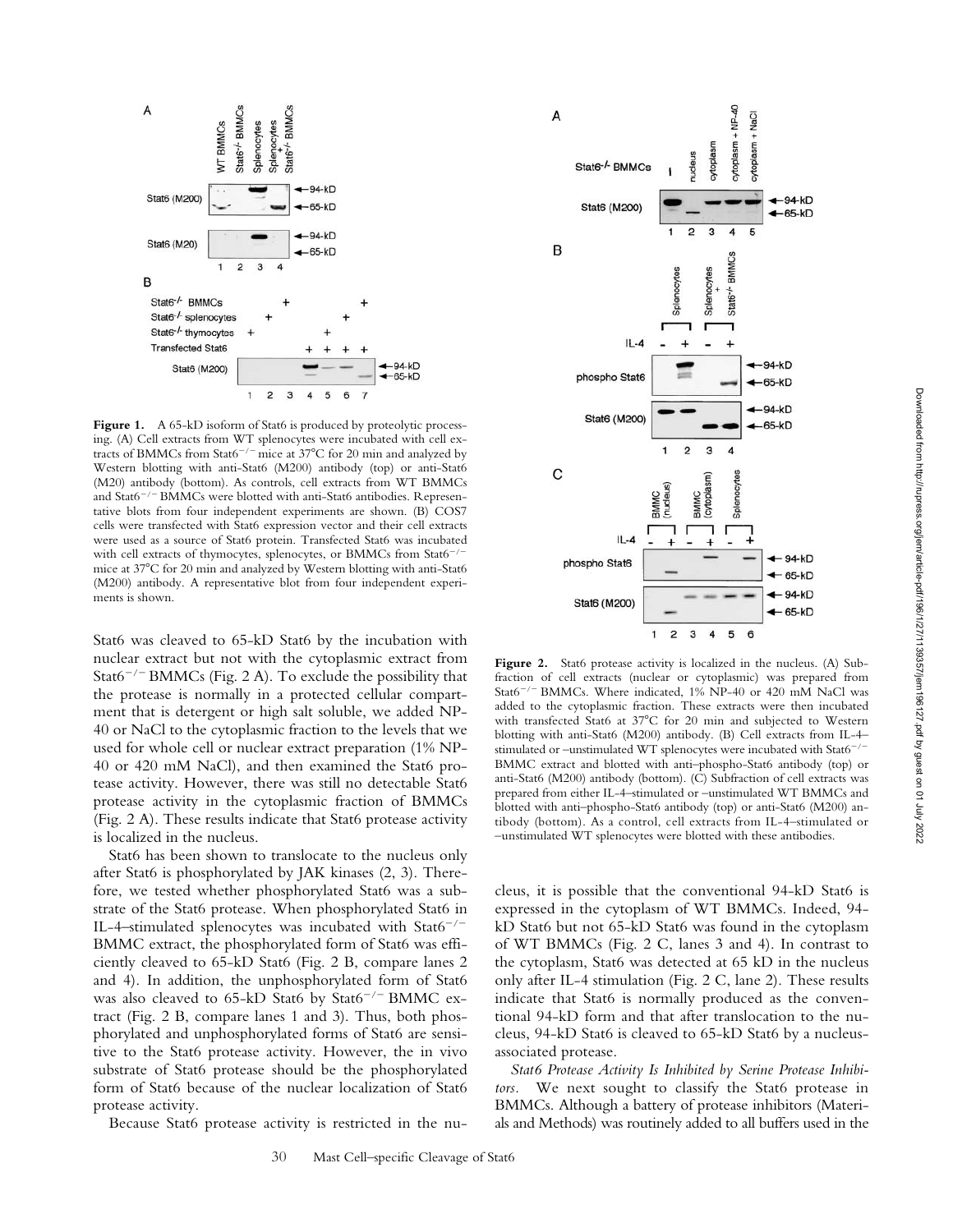preparation and analysis of cell extracts of BMMCs, none of these effectively inhibited the observed proteolytic activity to Stat6. Thus, we examined the effect of other protease inhibitors on the Stat6 cleaving activity in BMMCs. As shown in Fig. 3 A, PCMB, MMP inhibitor I, lactacystin, z-VAD-FMK (z-VAD), ICE inhibitor III, nor calpain inhibitor I inhibited the Stat6 protease activity of  $Stat6^{-/-}$ BMMC extract. Interestingly, however, Stat6 protease activity was significantly inhibited by AEBSF, a serine protease inhibitor. The Stat6 protease activity was inhibited in part by 4 mM AEBSF and completely by 16 mM AEBSF (Fig. 3 B). These results suggest that the Stat6 protease belongs to the serine protease family. In addition, the Stat6 protease activity was also inhibited by a high concentration (5 mM) of PMSF (unpublished data), another serine protease inhibitor, although 0.5 mM PMSF did not significantly inhibit the Stat6 protease activity.

*Stat6 Is Cleaved in the Nucleus of Living Mast Cells.* To further show that IL-4–activated Stat6 is physiologically cleaved by the protease in the nucleus of living mast cells, the nuclear extract of IL-4–stimulated WT BMMCs was prepared either in the presence of 16 mM AEBSF or in preheated SDS sample buffer. These extracts were then subjected to immunoblotting with anti-phospho Stat6 antibody. As shown in Fig. 3 C, 94-kD Stat6 was significantly increased in these extracts, which indicates that a part of



Figure 3. Stat6 protease activity is inhibited by serine protease inhibitors. (A) Similar to Fig. 1 B, transfected Stat6 was incubated with Stat6<sup>-/-</sup> BMMC extract. Where indicated, PCMB, MMP inhibitor I, lactacystin, z-VAD, ICE inhibitor III, or calpain inhibitor I was added during the incubation. All cell extracts were prepared in the presence of EGTA, aprotinin, leupeptin, pepstatin, and 0.5 mM PMSF. A representative blot from four independent experiments is shown. (B) Similarly, the indicated concentrations of AEBSF were added during the incubation. (C) Nuclear extract was prepared from IL-4–stimulated WT BMMCs in the presence (lane 3) or absence (lane 2) of 16 mM AEBSF. Nuclear extract was also prepared by directly resuspending the nuclear pellets of IL-4–stimulated WT BMMCs with preheated SDS sample buffer (lane 4). These extracts were then subjected to Western blotting with anti-phospho Stat6 antibody.

Stat6 proteolysis occurred during the preparation of the extracts. However, 65-kD Stat6 was still observed in the nuclear extracts of IL-4–stimulated BMMCs. These results indicate that Stat6 is cleaved by the Stat6 protease in the nucleus of IL-4–stimulated living mast cells.

*BMMC Extract Does Not Cleave Stat5.* It has recently been shown that Stat5 is cleaved by an undefined Stat5 protease in myeloid progenitors (15–18). Although the characteristics of Stat5 protease are still largely unknown, it has been reported that Stat5 protease activity is inhibited by serine protease inhibitors (15–17). To determine whether Stat6 protease is identical to Stat5 protease, we first analyzed the size of Stat5 proteins (Stat5a and Stat5b) in whole cell extracts of BMMCs. As shown in Fig. 4 A, BMMCs expressed only conventional forms of Stat5a and Stat5b. In addition, when BMMCs were stimulated with IL-3, phosphorylated Stat5 was detected at  $\sim$ 94 kD by anti-phospho Stat5a antibody (Fig. 4 A, top). Moreover, using FDC-P1 cells as a source of Stat5 protease (15–17), we examined the substrate specificity of Stat6 and Stat5 protease. As shown in Fig. 4 B, the nuclear extract from FDC-P1 cells cleaved 94 kD murine Stat5a to 80 kD (Fig. 4 B, lane 5, top), whereas the FDC-P1 extract did not cleave Stat6 (Fig. 4 B, lane 5, bottom). In contrast, the nuclear extract from WT BMMCs cleaved Stat6 but not Stat5 (Fig. 4 B, lane 4). In addition, Stat6 was expressed as 94-kD Stat6 in whole cell extracts of FDC-P1 cells (unpublished data). Taken together, although both Stat6 and Stat5 protease have not been cloned yet, these results indicate that Stat6 differs from Stat5 protease.

*Stat6 Is Cleaved between aa 673 and 695.* To determine the cleavage site of Stat6, we prepared several COOH-terminal–truncated mutants of Stat6, including 715 Stat6, 695



Figure 4. BMMC extract cleaves Stat6 but not Stat5. (A) Cell extracts from IL-3–stimulated WT BMMCs were blotted with either anti–phospho-Stat5 (top) or anti–pan-Stat5 (bottom) antibody. (B) Either murine Stat5a (top) or murine Stat6 (bottom) from transfected COS7 cells was incubated with nuclear extract from either WT BMMCs or FDC-P1 cells. Reactions were separated on 6 or 10% polyacrylamide gels and subjected to Western blotting with anti-pan Stat5 antibody (top) or anti-Stat6 (M200) antibody (bottom).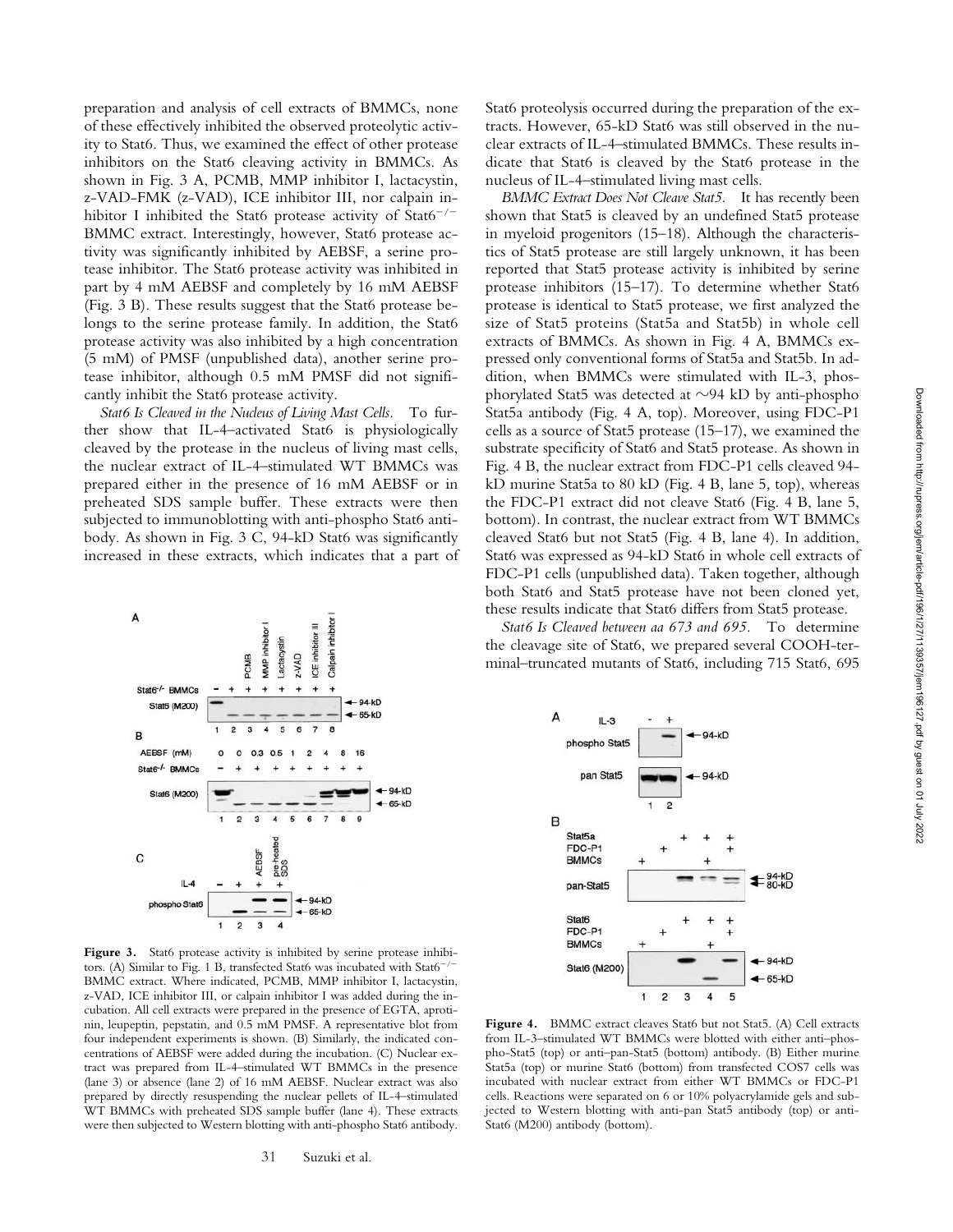Stat6, and 673 Stat6. These mutants were expressed in COS7 cells and the extracts were subjected to coincubation assay with Stat6<sup>-/-</sup> BMMC extract. As shown in Fig. 5 A, when 715 Stat6 was incubated with Stat6<sup>-/-</sup> BMMC extract, two bands were detected with anti-Stat6 (M200) antibody (lane 2). The upper band exhibited the same mobility to the 715 Stat6 and the lower band exhibited the same mobility to 65-kD Stat6. Similarly, the incubation of 695 Stat6 with Stat $6^{-/-}$ BMMC extract resulted in two bands of Stat6, the original 695 Stat6 and the 65-kD Stat6 (Fig. 5 A, lane 4). In contrast, the size of 673 Stat6 was smaller than the 65-kD Stat6 and the 673 Stat6 was not cleaved by the Stat6<sup>-/-</sup> BMMC extract (Fig. 5 A). These results indicate that the cleavage site is located between aa 673 and 695 of Stat6.

*65-kD Stat6 Functions as a Dominant-negative Molecule to Stat6-mediated Transcription.* To investigate the functional property of 65-kD Stat6, we first examined the transcriptional activity of 695 and 673 Stat6. COS7 cells were transfected with 695 or 673 Stat6 in the presence of a Stat6-dependent reporter construct (TPU474; reference 20) and the luciferase activity was measured in the presence or absence of IL-4 stimulation. As a control, COS7 cells were transfected with WT Stat6 and stimulated with IL-4. In cells expressing WT Stat6, IL-4 enhanced the transcription of TPU474 (Fig. 5 B). In contrast, the expression of 695 or 673 Stat6 did not enhance the IL-4–induced transcription (Fig. 5 B). Moreover, when 695 (Fig. 5 C) or 673 Stat6 (Fig. 5 D) was coexpressed with WT Stat6, these mutants



Figure 5. Stat6 is cleaved between aa 673 and 695 by the Stat6 protease and the resultant Stat6 functions as a dominant-negative molecule. (A) COOH-terminal–truncated mutants of Stat6 (715, 695, or 673 Stat6) were transfected to COS7 cells. Cell extracts from these cells were incubated with or without  $Stat6^{-/-}$  BMMC extract and blotted with anti-Stat6 (M200) antibody. A representative blot from four independent experiments is shown. (B) COS7 cells were transfected with 695, 673, or WT Stat6 (as a control) in the presence of a Stat6-responsive reporter construct, TPU474. 20 h after transfection, cells were stimulated with or without IL-4 for an additional 12 h and the luciferase activity of TPU474 was measured by the dual luciferase reporter system. Data are means  $\pm$ SD for four experiments. (C and D) Similar to B, COS7 cells were transfected with WT Stat6 in the presence of the indicated amounts of either (C) 695 or (D) 673 Stat6. Data are means  $\pm$  SD for four experiments.

inhibited the Stat6-dependent transcription of WT Stat6 in a dose-dependent fashion. These results indicate that 695 and 673 Stat6 function as dominant-negative regulators to Stat6-dependent transcription and thus suggest that 65-kD Stat6 may also act as a dominant-negative molecule.

*D685A and M686A Stat6 Are Resistant to the Stat6 Protease Activity.* To address the role of Stat6 protease activity in mast cells, we tried to identify a mutant Stat6 that was resistant to the protease activity. Because Stat6 was cleaved between aa 673 and 695 and the mobility of 65-kD Stat6 was approximately in the middle of 695 and 673 Stat6 (Fig. 5 A), we prepared a series of point mutants of Stat6 by substituting each residues to alanine. The sensitivity of these mutants to the Stat6 protease activity was then examined by the coincubation assay. Interestingly, two of these mutants, D685A (aspartic acid at aa 685 to alanine) and M686A Stat6 (methionine at aa 686 to alanine), were resistant to the Stat6 protease activity (Fig. 6, A and B). In contrast, S683A and S684A Stat6 were as sensitive to the protease activity as WT Stat6 (Fig. 6 A).

We next examined the transcriptional activity of cleavage-resistant D685A and M686A Stat6. As shown in Fig. 6 C, D685A and M686A Stat6 exhibited a comparable transcriptional activity upon IL-4 stimulation to that of WT Stat6 in COS7 cells.

*Retrovirus-mediated Expression of Cleavage-resistant D685A Stat6 Prolongs the Nuclear Accumulation of Stat6 in IL-4–stimulated Mast Cells.* D685A Stat6 is resistant to the Stat6 protease activity (Fig. 6 A) but normal in its transcriptional activity in COS7 cells lacking Stat6 protease activity (Fig. 6



Figure 6. D685A and M686A Stat6 are resistant to the Stat6 protease activity. (A) Alanine substitutions of Stat6 (S683A, S684A, D685A, or M686A Stat6) were transfected to COS7 cells. Cell extracts were then incubated with or without Stat6<sup>-/-</sup> BMMC extract and blotted with anti-Stat6 (M200) antibody. A representative blot from four independent experiments is shown. (B) Relevant aa sequence of the putative cleavage site of Stat6 is shown in comparison with a reported cleavage site of Stat5a and Stat5b (17). (C) Similar to Fig. 5 B, COS7 cells were transfected with D685A, M686A, or WT Stat6 and the luciferase activity of TPU474 was measured in the presence or absence of IL-4. Data are means  $\pm$  SD for four experiments.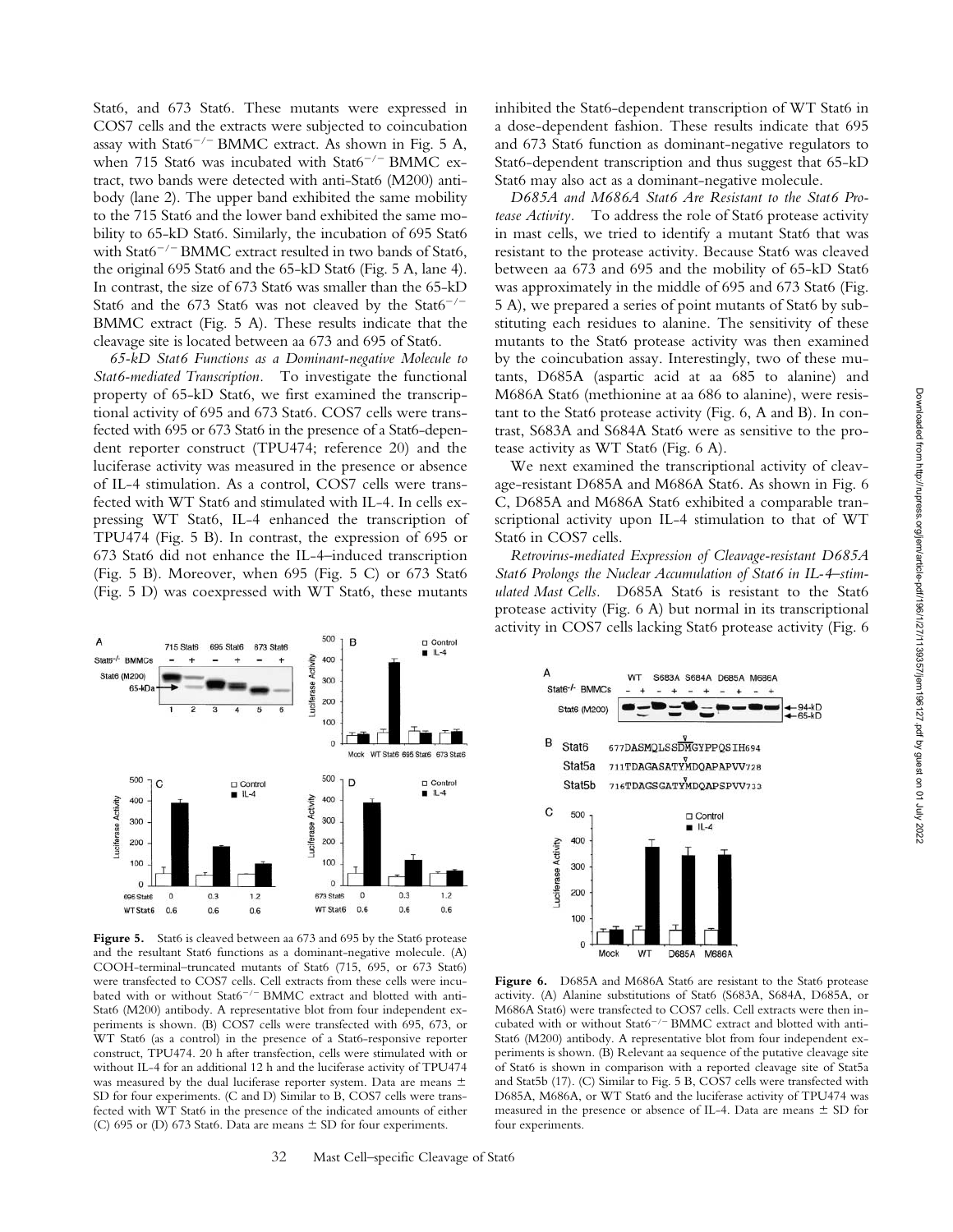C). Thus, we now have a tool to investigate the in vivo role of the Stat6 protease activity in mast cells. First, we examined the kinetics of nuclear accumulation of D685A Stat6 upon IL-4 stimulation in CFTL-15 cells, a murine mast cell line that expresses 65-kD Stat6 (25). CFTL-15 cells were infected with either MSCV-C-Flag WT Stat6- IRES-Thy1.1 or MSCV-C-Flag D685A Stat6-IRES-Thy1.1 retrovirus and before and after IL-4 stimulation, subcellular localization of transfected Stat6 was visualized with anti-Flag antibody. In the absence of IL-4 stimulation, both WT and D685A Stat6 localized in the cytoplasm (Fig. 7 A). When stimulated with IL-4 for 15 min, both WT and D685A Stat6 similarly accumulated in the nucleus (Fig. 7 A). Interestingly, although WT Stat6 disappeared from the nucleus 60 min after IL-4 stimulation, D685A Stat6 still accumulated in the nucleus (Fig. 7 A).

To exclude the possibility that the difference between WT and D685A Stat6 in their kinetics of nuclear accumulation results from the nuclear export rather than the sensitivity to the proteolytic processing, the analogous experiments were performed in the presence of a nuclear export inhibitor, leptomycin B. Even in the presence of leptomycin B, WT Stat6 disappeared from the nucleus of CFTL-15 cells much faster than D685A Stat6 did (Fig. 7 A, bottom panels). In contrast, in COS7 cells that lacked Stat6 protease activity, WT and D685A Stat6 exhibited indistinguishable kinetics of subcellular distribution upon IL-4 stimulation, and WT Stat6 still accumulated in the nucleus of COS7 cells, even at 60 min (Fig. 7 B). As expected, leptomycin B similarly prolonged the nuclear accumulation of WT and D685A Stat6 in COS7 cells (Fig. 7 B). Taken together, these results suggest that proteolytic processing of Stat6 by the Stat6 protease is involved in the control of nuclear accumulation of Stat6 in living mast cells.

*Retrovirus-mediated Expression of D685A Stat6 Enhances IL-4–induced Apoptosis and Growth Inhibition in Mast Cells.* We next investigated the physiological significance of the Stat6 protease activity in mast cells. When CFTL-15 cells were infected with control retrovirus (MSCV-IRES-Thy1.1) and then cultured with IL-3 alone or IL-3 plus IL-4, the number of apoptotic cells (annexin  $V^+$  cells) was significantly increased in cells cultured with IL-3 plus IL-4 than in those cultured with IL-3 alone (IL-3,  $2.7 \pm 0.4\%$ ) vs. IL-3 plus IL-4,  $8.7 \pm 2.1\%$  annexin V<sup>+</sup> cells in Thy1.1<sup>+</sup> cells; mean  $\pm$  SD;  $n = 5$  experiments;  $P \le 0.005$ ; Fig. 8 A). These results are consistent with a previous finding that IL-4 increases the apoptosis of IL-3–dependent mast cells (10). Interestingly, IL-4–induced apoptosis of CFTL-15 cells was significantly increased by the expression of D685A but not WT Stat6 (D685A Stat6,  $16.2 \pm 2.8\%$  vs. WT Stat6 8.1  $\pm$  1.9%; *n* = 5; *P* < 0.005; Fig. 8 A). To exclude



33 Suzuki et al.

**Figure 7.** Stat6 protease regulates the nuclear accumulation of Stat6 in mast cells. (A) CFTL-15 cells were infected with either MSCV-C-Flag WT Stat6-IRES-Thy1.1 retrovirus or MSCV-C-Flag D685A Stat6-IRES-Thy1.1 retrovirus and infected  $(Thy1.1^+)$ cells were positively collected by magnetic cell sorting. Before and after IL-4 stimulation, subcellular localization of transfected Stat6 was visualized by Cy3-conjugated anti-Flag antibody. Their nuclei were stained with 4-6-Diamidino-2-phenylindole. Where indicated, 10 ng/ml leptomycin B was added to the culture to block nuclear export. DAPI, 4-6-Diamidino-2-phenylindole; LMB, leptomycin B. (B) COS7 cells were transiently transfected with either C-Flag WT Stat6 or C-Flag D685A Stat6 expression plasmids. Before and after IL-4 stimulation, subcellular localization of transfected Stat6 was visualized by Cy3-conjugated anti-Flag antibody.

 $\alpha$ Flag  $\alpha$ Flag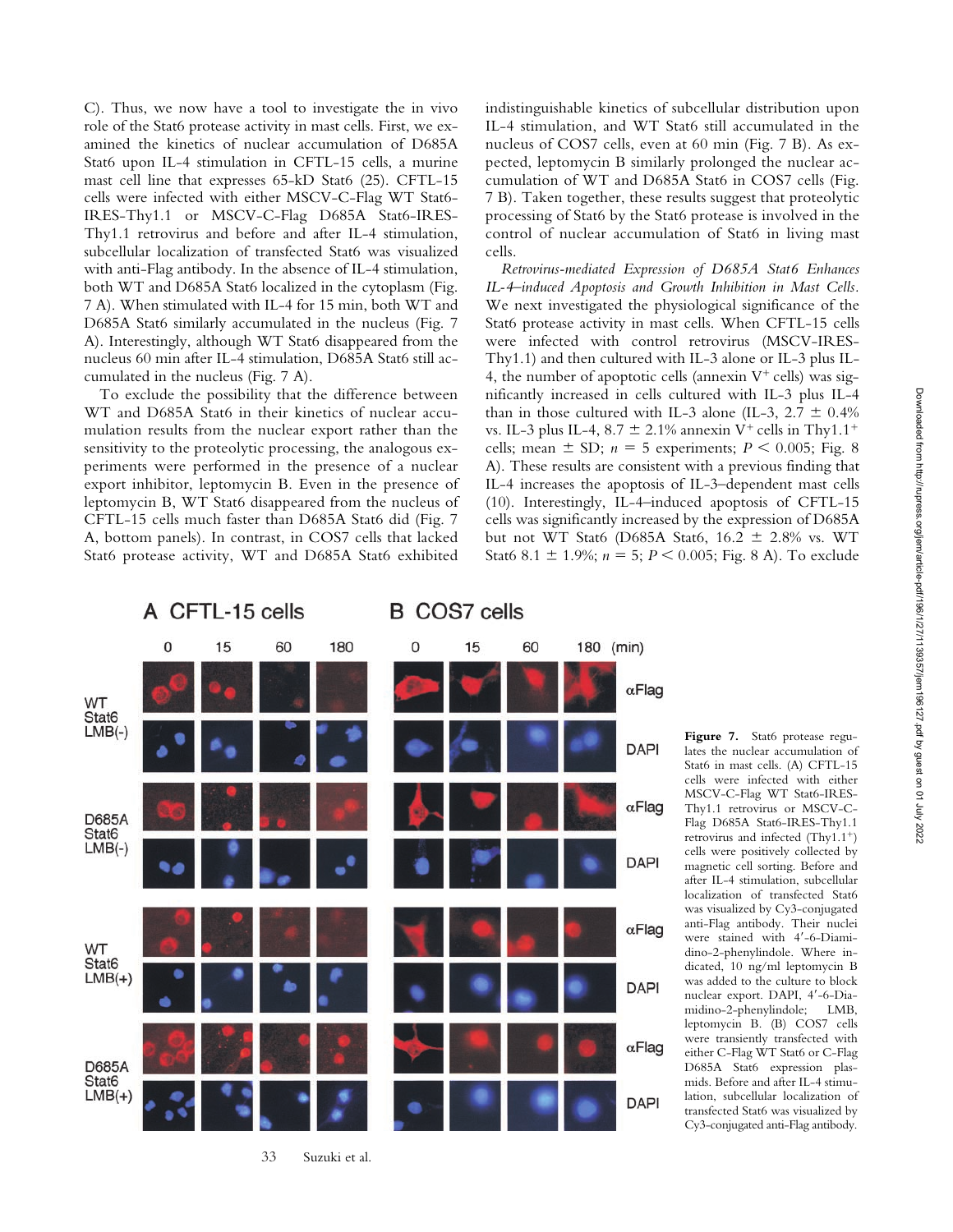the possibility that the difference resulted from the expression levels of D685A and WT Stat6, we examined the expression of retrovirus-mediated D685A and WT Stat6 by blotting cytoplasmic extracts from infected  $(Thy1.1^+)$  cells with anti-Flag antibody. As shown in Fig. 8 B, the expression levels of D685A and WT Stat6 were comparable in infected CFTL-15 cells. These results suggest that the cleavage-resistant D685A Stat6 behaves as hyperfunctional Stat6 in CFTL-15 cells and the proteolytic processing of Stat6 is involved in the negative regulation of Stat6-mediated signaling in CFTL-15 cells.

Next, we examined the effect of D685A Stat6 on the cell growth of IL-3–dependent BMMCs using bicistronic retroviruses that coexpress GFP. Stat6<sup>-/-</sup> BMMCs were infected with D685A Stat6 retrovirus, WT Stat6 retrovirus, or control retrovirus, and then cultured with either IL-3 alone or IL-3 plus IL-4. The number of live infected mast cells (GFP<sup>+</sup> c-kit<sup>+</sup> PI<sup>-</sup> cells) was then determined 3 and 7 d later. As shown in Fig. 9 A (left), in the absence of IL-4 stimulation, no significant difference was observed in IL-3– induced proliferation of BMMCs among these viruses. In Stat $6^{-/-}$  BMMCs expressing control retrovirus, IL-4 increased the number of IL-3–dependent BMMCs (Fig. 9 A). In contrast, IL-4 decreased the number of  $Stat6^{-/-}$ BMMCs when these cells were infected with WT Stat6 retrovirus (Fig. 9 A). Retrovirus-mediated expression of 673 Stat6 did not affect the IL-4–induced growth inhibition of Stat $6^{-/-}$  BMMCs (unpublished data). Interestingly, IL-4– mediated growth inhibition was significantly enhanced in Stat $6^{-/-}$  BMMCs infected with D685A Stat6 retrovirus compared with those infected with WT Stat6 retrovirus (D685A Stat6, 32.4  $\pm$  15.7% vs. WT Stat6, 90.2  $\pm$  20.4% of percent cell growth at day 7;  $n = 5$  experiments;  $P \leq$ 0.001; Fig. 9 A). Consistent with this finding, apoptotic cells (annexin  $V^+$  cells) were increased in D685A Stat6expressing BMMCs than WT Stat6–expressing BMMCs (D685A Stat6,  $12.5 \pm 3.1\%$  vs. WT Stat6,  $6.8 \pm 2.5\%$ ; *n* =



**Figure 8.** Retrovirus-mediated expression of the cleavageresistant Stat6 increases IL-4– induced apoptosis in CFTL-15 cells. (A) CFTL-15 cells were infected with MSCV-C-Flag WT Stat6-IRES-Thy1.1, MSCV-C-Flag D685A Stat6-IRES-Thy1.1, or MSCV-IRES-Thy1.1 (as a control) retroviruses. Cells were cultured in the presence of IL-3 for 2 d and then cultured with IL-3 alone or IL-3 plus IL-4 for an additional 3 d. The percentage of annexin  $V^+$  cells in Thy $1.1$ <sup>+</sup> cells was then evaluated by FACS®. Data are mean  $±$  SD for five experiments. \*, Significantly different from the mean

value of MSCV-C-Flag WT Stat6-IRES-Thy1.1 infected cells; *P*  0.005. (B) Anti-Flag and anti-Stat3 (as a control) blottings of sorted Thy $1.1$ <sup>+</sup> cells.

5;  $P \leq 0.01$ ). These results suggest that the Stat6 protease activity is involved in the regulation of Stat6-dependent cell death pathway in mast cells.

*65-kD Stat6 Functions as a Dominant-negative Regulator in Mast Cells.* To determine whether 65-kD Stat6 functions as a dominant-negative regulator in mast cells, we examined the effect of retrovirus-mediated expression of 673 Stat6 on IL-4–induced growth inhibition of BMMCs. In contrast to its apparent dominant-negative effect in COS7 cells (Fig. 5 D), the dominant-negative effect of 673 Stat6 was not obvious in WT BMMCs (Fig. 9 B). However, because WT BMMCs express abundant 65-kD Stat6 in the nucleus after IL-4 stimulation (Fig. 3 C), it is possible that the endogenously produced 65-kD Stat6 masks the effect of 673 Stat6 in this situation. To eliminate the interference by the endogenously produced 65 kD Stat6, we examined the effect of retrovirus-mediated expression of 673 Stat6 on D685A Stat6–expressing Stat6<sup>-/-</sup> BMMCs (Fig. 9 C). When 673 Stat6 retrovirus was coinfected with D685A Stat6 retrovirus in Stat6<sup>-/-</sup> BMMCs, 673 Stat6 reversed the effect of D685A Stat6 on IL-4-induced growth inhibition of Stat6<sup>-/-</sup> BMMCs (Fig. 9 C). These results suggest that 673 Stat6 functions as a dominant-negative regulator in mast cells. Taken together with the data shown in Fig. 9 B, these results also suggest that the endogenously produced 65-kD Stat6 may function as a dominant-negative regulator on full-length Stat6 in mast cells.

*Retrovirus-mediated Expression of D685A Stat6 Enhances IL-4–induced Down-regulation of IgE Receptors on Mast Cells.* It has recently been shown that IL-4 decreases the expression of IgE receptors on mast cells in a Stat6-dependent manner (11). Therefore, we examined the effect of retrovirus-mediated expression of D685A Stat6 on the levels of IgE receptors on BMMCs. Stat6<sup>-/-</sup> BMMCs were infected with WT Stat6 retrovirus, D685A Stat6 retrovirus, 673 Stat6 retrovirus, or control retrovirus, allowed to grow for 3 d in the presence of IL-3, and then cultured with either IL-3 alone or IL-3 plus IL-4 for 24 h. The expression of IgE receptors on infected  $(GFP<sup>+</sup>)$ BMMCs was analyzed by flow cytometry. As shown in Fig. 10, in the absence of IL-4 stimulation, no significant differences were observed in the expression of IgE receptors among these retrovirus-infected BMMCs. Consistent with the previous report (11), IL-4 decreased the expression of IgE receptors in WT Stat6 virus–infected Stat6<sup>-/-</sup> BMMCs (IgE-binding<sup>low</sup> cells, 25.3  $\pm$  5.5%; *n* = 4; Fig. 10). Interestingly, IL-4–mediated down-regulation of IgE receptors was significantly enhanced when  $Stat6^{-/-}$  BMMCs were infected with D685A Stat6 virus (IgE-bindinglow cells, 53.5  $\pm$  6.8%; *P* < 0.01), which suggests that D685A Stat6 functions as hyperfunctional Stat6 in IL-4–induced down-regulation of IgE receptors on BMMCs. In contrast, IL-4 did not decrease the expression of IgE receptors on Stat6<sup>-/-</sup> BMMCs that were infected with 673 Stat6 or control virus (Fig. 10), indicating that IL-4–induced down-regulation of IgE receptors requires the transcriptional activity of Stat6.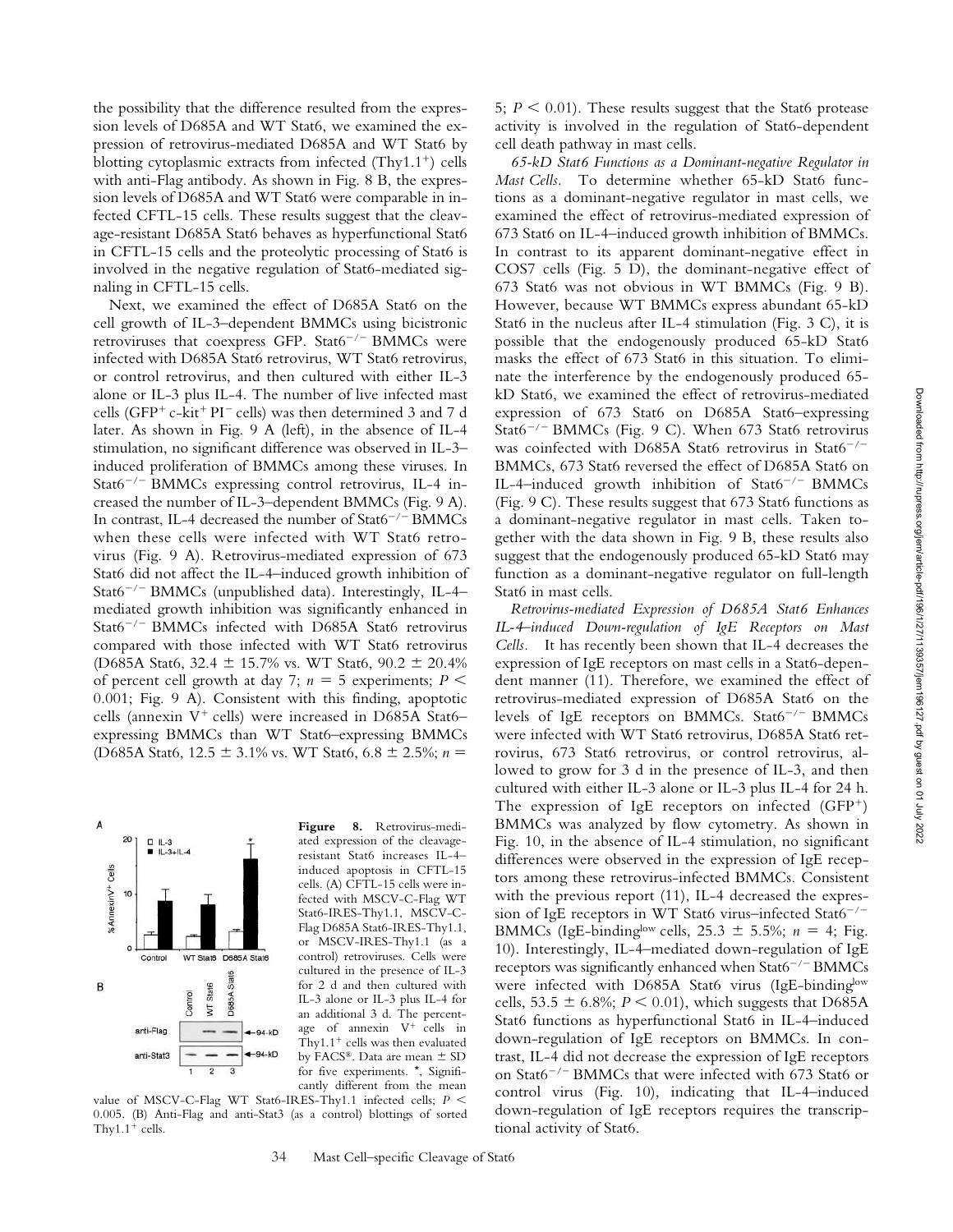

Figure 9. Retrovirus-mediated expression of D685A Stat6 enhances IL-4-induced growth inhibition of Stat6<sup>-/-</sup> BMMCs. (A) Stat6<sup>-/-</sup> BMMCs were infected with retroviruses of pMX-WT Stat6-IRES-GFP, pMX-D685A Stat6-IRES-GFP, or pMX-IRES-GFP, and then cultured with IL-3 alone (left) or IL-3 plus IL-4 (right). The number of live infected BMMCs (GFP<sup>+</sup> c-kit<sup>+</sup> PI<sup>-</sup> cells) was determined at days 0, 3, and 7 using a hemocytometer and  $FACS^{\circledast}$ . Data are means  $\pm$  SD for five experiments. \*, significantly different from the mean value of pMX-WT Stat6- IRES-GFP infected cells;  $P \leq 0.001$ . (B) WT BMMCs were infected with retroviruses of pMX-673 Stat6-IRES-GFP or pMX-IRES-GFP and then cultured with IL-3 alone (left) or IL-3 plus IL-4 (right). The number of live infected BMMCs was determined as described above. (C) Stat6<sup>-</sup> BMMCs were doubly infected with GFP-labeled retroviruses (either pMX-673 Stat6-IRES-GFP or pMX-IRES-GFP) and Thy1.1-labeled retroviruses (either MSCV-C-Flag D685A Stat6-IRES-Thy1.1 or MSCV-IRES-Thy1.1), and then cultured with IL-3 alone (left) or IL-3 plus IL-4 (right). The number of live doubly infected BMMCs (GFP<sup>+</sup> Thy1.1<sup>+</sup> PI<sup> $-$ </sup> cells) was determined at day 0, 3, and 7 using a hemocytometer and FACS®. Data are means  $\pm$  SD for four experiments.  $*$ , Significantly different from the mean value of pMX-IRES-GFP and/or MSCV-C-Flag D685A Stat6-IRES-Thy1.1 infected cells;  $P \le 0.01$ .

### **Discussion**

In this study, we show a novel regulatory mechanism of Stat6-mediated signaling in murine mast cells. We found that when Stat6 was phosphorylated on IL-4 stimulation and translocated to the nucleus, phosphorylated Stat6 was



**Figure 10.** D685A Stat6 enhances IL-4–induced down-regulation of IgE receptors on Stat6<sup>-/-</sup> BMMCs. Stat6<sup>-/-</sup> BMMCs were infected with retroviruses of pMX-WT Stat6-IRES-GFP, pMX-D685A Stat6-IRES-GFP, pMX-673 Stat6-IRES-GFP, or pMX-IRES-GFP, and then cultured with IL-3 alone or IL-3 plus IL-4 for 24 h. The expression of IgE receptors on infected (GFP<sup>+</sup>) BMMCs was determined by FACS®. Representative FACS® profiles from four independent experiments are shown.

cleaved by a nucleus-associated protease in BMMCs (Figs. 1 and 2). We also found that the cleaved 65-kD Stat6 lacked the COOH-terminal transactivation domain (Fig. 1) and functioned as a dominant-negative molecule to Stat6 mediated transcription (Fig. 5). Moreover, the retrovirusmediated expression of cleavage-resistant D685A Stat6 prolonged the nuclear accumulation of Stat6 upon IL-4 stimulation in mast cell line CFTL-15 cells but not in COS7 cells that lack the protease activity (Fig. 7). Furthermore, the expression of D685A Stat6 enhanced IL-4– induced apoptosis and growth inhibition in mast cells (Figs. 8 and 9). D685A Stat6 also enhanced IL-4–induced downregulation of IgE receptors in BMMCs (Fig. 10). Taken together, these results indicate that the proteolytic processing of Stat6 is a lineage-specific negative regulatory mechanism of Stat6-dependent signaling in mast cells.

We show that phosphorylated Stat6 is cleaved by the Stat6 protease in the nucleus of mast cells and that the resultant 65-kD Stat6 lacks the transcriptional activity and functions as a dominant-negative molecule to Stat6-mediated signaling. Stat6 was cleaved by the protease between aa 673 and 695 of Stat6 (Fig. 5 A). Furthermore, we found that alanine substitution of aspartic acid at 685 or methionine at 686 of Stat6 was resistant to the Stat6 protease activity (Fig. 6 A), which suggests that Stat6 is cleaved around this region. Thus, the 65-kD Stat6 is apparently different from the previously reported Stat6 isoforms in human fibroblast, Stat6b and Stat6c, which encode an NH<sub>2</sub>-terminal truncation and an SH2 domain deletion, respectively, and result from alternative splicing (27). Regarding the functional property of 65-kD Stat6, we found that COOH-terminal–truncated mutants of Stat6 at either aa 673 or 695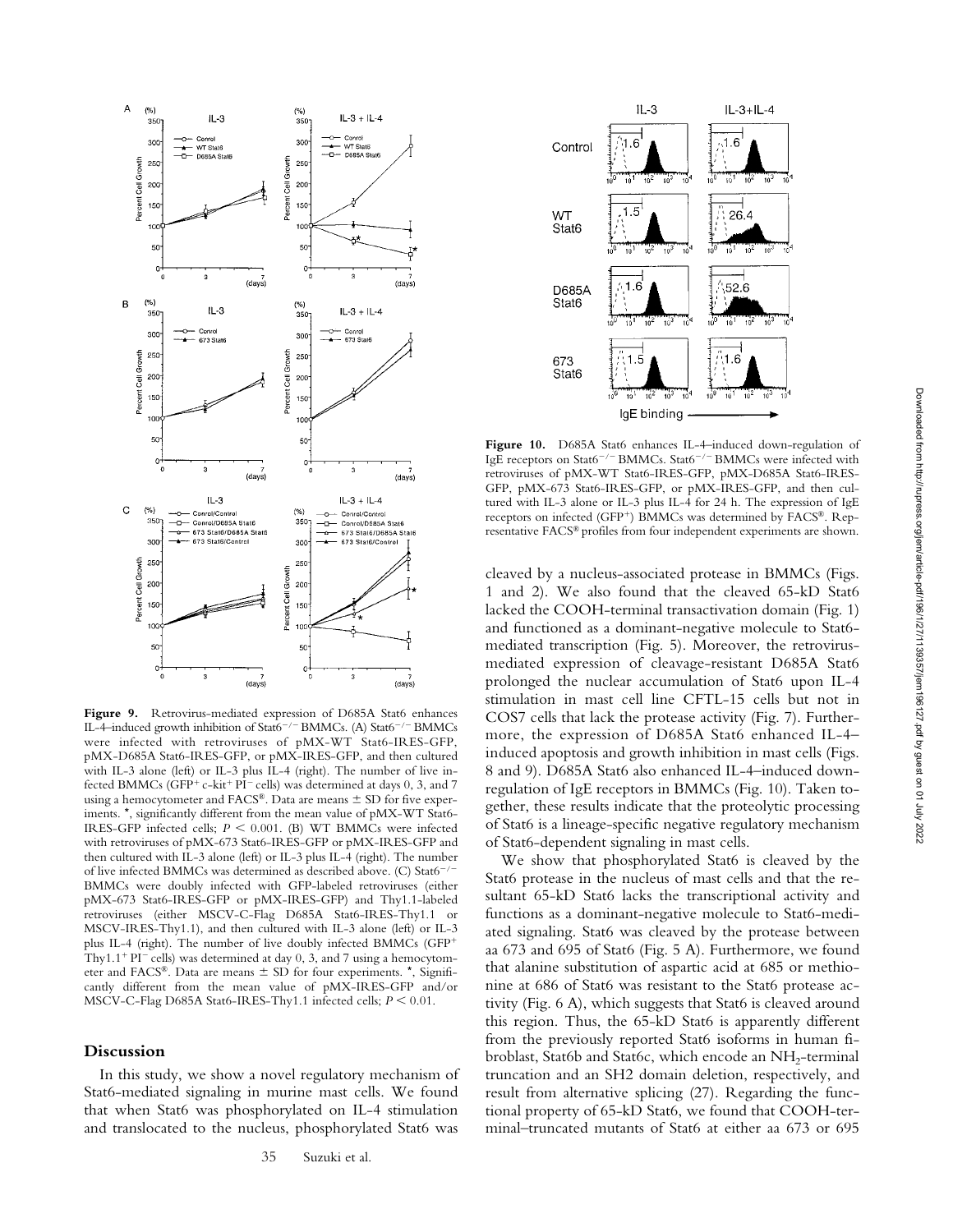lost the transcriptional activity in a Stat6-dependent reporter assay (Fig. 5). Moreover, the coexpression of these truncated mutants with full-length Stat6 inhibited the Stat6-mediated transcription (Fig. 5) and growth inhibition of mast cells (Fig. 9 C), suggesting that 65-kD Stat6 functions as a dominant-negative regulator to Stat6-mediated signaling. This observation is in agreement with the previous finding that COOH-terminal–truncated mutants of Stat6 function as dominant-negative molecules in Stat6 mediated transcription (20).

It has recently been shown that a ubiquitin-dependent proteasome pathway regulates the turnover of Stat5 and Stat6 in lymphoid cells (28). In the case of Stat5, Wang et al. (28) clearly demonstrated that a relatively small, potentially amphipathic  $\alpha$ -helical region in the carboxyl-terminal of Stat5 played an important role in the rapid turnover of Stat5 protein. However, the analogous region was not found in Stat6 (28). In addition, we found that Stat6 cleaving activity in mast cells was not inhibited by a proteasome inhibitor, lactacystin (Fig. 3 A). Thus, the Stat6 cleaving activity in mast cells seems independent of proteasome pathway.

On the other hand, we found that the Stat6 protease activity in mast cells was inhibited by a serine protease inhibitor, AEBSF (Fig. 3 B) or PMSF (unpublished data), suggesting that the protease may belong to serine protease family. In addition, we found that the Stat6 protease activity was localized in the nucleus (Fig. 2 A). Interestingly, these two properties are shared with the recently described Stat5 protease in myeloid progenitors (15–17). It has also been shown that Stat5 protease cleaves both Stat5a and Stat5b at the COOH terminus (15–18). Although a number of properties are shared between the Stat6 protease activity and the Stat5 protease activity, we believe that the Stat6 protease activity is not identical to the Stat5 protease activity for the following reasons. First, both Stat5a and Stat5b were expressed as conventional forms in BMMCs (Fig. 4 A). Second, Stat6 was expressed as 94-kD Stat6 in FDC-P1 cells (unpublished data). Third, FDC-P1 cell extract cleaved Stat5 but not Stat6, whereas BMMC extract cleaved Stat6 but not Stat5 (Fig. 4 B). Finally, the recognition sequence of Stat5 protease, ATYMDQA (17), is not found in Stat6 (Fig. 6 B). Taken together, these results indicate that the Stat6 protease activity differs from the Stat5 protease activity, although these two proteases may belong to the same family. Thus, proteolytic inactivation of Stat proteins by cell type–specific Stat proteases may be a general mechanism in lineage-specific down-regulation of Stat-mediated signaling.

At present, the mechanism underlying the restricted expression of Stat proteases and the regulation of their activities in a given cell type are unknown. Stat6 and Stat5 protease activity are restricted in mast cells and myeloid progenitors, respectively (Fig. 1 and references 13–17). In addition, we found that Stat6 protease activity was detected in the nucleus of BMMCs (Fig. 2) and CFTL-15 cells (unpublished data) in the absence of IL-4 stimulation. Moreover, Stat6 protease activity was even found in Stat $6^{-/-}$  BMMCs (Fig. 2). These results indicate that the

Stat6 protease is in an active form in the nucleus of mast cells and not dependent on the presence of its substrate. However, because homeostatic regulation of the proteolytic processing by serine proteases is achieved, in part, through the interaction between a protease and a corresponding endogenous serine protease inhibitor (serpin; reference 29), the loss of inhibitory activity of serpin may result in an imbalance between proteases and their inhibitors. Thus, it is still possible that mast cell–specific proteolytic processing of Stat6 may be achieved by the specific loss of an inhibitor to the Stat6 protease activity in the nucleus of mast cells.

It is clear from recent experiments using  $Stat6^{-/-}$  mice that Stat6 is not essential for IL-4–mediated proliferation of mast cells (11). On the other hand, in some situations, Stat6-mediated signaling has been shown to be essential for the death-promoting effect of IL-4 on IL-3–dependent mast cells by an undefined mechanism(s) (10). In agreement with this observation, we found that the enforced expression of WT Stat6 in Stat6<sup>-/-</sup> BMMCs diminished the IL-4–induced cell growth (Fig. 9). Moreover, the Stat6-mediated growth inhibition was significantly enhanced when cleavage-resistant D685A Stat6 was expressed in Stat6<sup>-/-</sup> BMMCs (Fig. 9). Therefore, our results suggest that the proteolytic inactivation of Stat6 by the Stat6 protease may prevent Stat6-mediated cell death of mast cells.

Our results also indicate that Stat6-mediated gene expression is regulated in part by the Stat6 protease activity in mast cells. Stat6 has been shown to be involved in the expression of a number of important genes in various cell types (2). We found that IL-4–induced down-regulation of IgE receptors on BMMCs was enhanced by the expression of D685A Stat6 (Fig. 10). We also found that IL-4–induced expression of CD23 was enhanced by the expression of D685A Stat6 in BMMCs (unpublished data). Therefore, our results suggest that in addition to the survival, the proteolytic processing of Stat6 may also be involved in Stat6 dependent gene regulation in mast cells.

Mast cells are not only important effector cells in acute IgE-associated allergic reaction, but also contribute significantly to the protection from bacterial and parasitic infection (30). It has recently been shown that the activation of mast cells by IL-4 is essential to expel gastrointestinal nematode, *Trichinella spiralis* (31), suggesting that mast cells should survive in IL-4–rich environments to expel parasites. Therefore, Stat6 protease system may play a role in the prolongation of mast cell survival in this situation. The further role of the Stat6 protease will be determined when the protease is cloned and mice lacking the protease are analyzed.

In conclusion, we have shown that the proteolytic processing of Stat6 functions as a lineage-specific negative regulator of Stat6-dependent signaling in mast cells. Currently, the mechanisms underlying the selective expression of Stat6 protease activity in mast cells are unclear. The protease activity in mast cells appears to be independent of IL-4– and/ or Stat6-mediated signaling. In this regard, this regulatory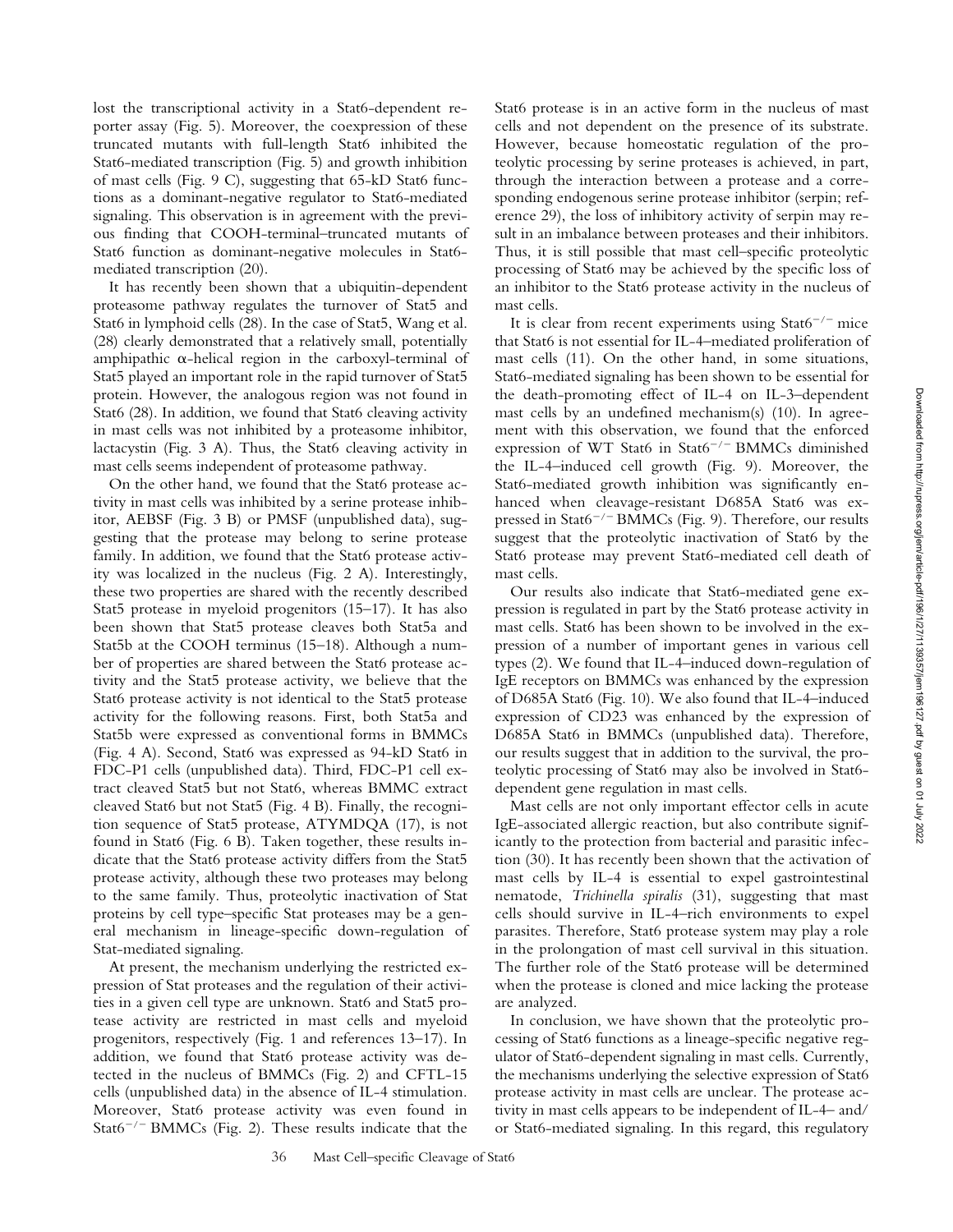system differs from the SOCS/CIS/SSI system, in which expression is induced in response to cytokine-induced Stat activation (32). Thus, the Stat6 protease system may be more potent than the SOCS/CIS/SSI system in abolishing the early phase of Stat6-mediated signaling. It is suggested that the Stat6 protease system might be applicable for the treatment of allergic diseases by inducing the Stat6 protease activity in T or B cells.

This work was supported in part by grants from the Japanese Ministry of Education, Science and Culture, Health Science Research Grants of Japan, The Mochida Memorial Foundation for Medical and Pharmaceutical Research, and the Japan Research Foundation for Clinical Pharmacology. K. Suzuki was supported in part by the Japan Society for the Promotion of Science Research Fellowships for Young Scientists.

*Submitted: 4 October 2001 Revised: 22 April 2002 Accepted: 6 May 2002*

#### **References**

- 1. Seder, R.A., and W.E. Paul. 1994. Acquisition of lymphokine-producing phenotype by CD4<sup>+</sup> T cells. Annu. Rev. Im*munol.* 12:635–673.
- 2. Nelms, K., A.D. Keegan, J. Zamorano, J.J. Ryan, and W.E. Paul. 1999. The IL-4 receptor: signaling mechanisms and biologic functions. *Annu. Rev. Immunol.* 17:701–738.
- 3. Wurster, A.L., T. Tanaka, and M.J. Grusby. 2000. The biology of Stat4 and Stat6. *Oncogene.* 19:2577–2584.
- 4. Takeda, K., T. Tanaka, W. Shi, M. Matsumoto, M. Minami, S. Kashiwamura, K. Nakanishi, N. Yoshida, T. Kishimoto, and S. Akira. 1996. Essential role of Stat6 in IL-4 signalling. *Nature.* 380:627–630.
- 5. Shimoda, K., J. van Deursen, M.Y. Sangster, S.R. Sarawar, R.T. Carson, R.A. Tripp, C. Chu, F.W. Quelle, T. Nosaka, D.A.A. Vignali, et al. 1996. Lack of IL-4-induced Th2 response and IgE class switching in mice with disrupted Stat6 gene. *Nature.* 380:630–633.
- 6. Kaplan, M.H., U. Schindler, S.T. Smiley, and M.J. Grusby. 1996. Stat6 is required for mediating responses to IL-4 and for development of Th2 cells. *Immunity.* 4:313–319.
- 7. Metcalfe, D.D., D. Baram, and Y.A. Mekori. 1997. Mast cells. *Physiol. Rev.* 77:1033–1079.
- 8. Yanagida, M., H. Fukamachi, K. Ohgami, T. Kuwaki, H. Ishii, H. Uzumaki, K. Amano, T. Tokiwa, H. Mitsui, and H. Saito. 1995. Effects of T-helper 2-type cytokines, IL-3, IL-4, IL-5, and IL-6 on the survival of cultured human mast cells. *Blood.* 86:3705–3714.
- 9. Tepper, R.I., D.A. Levinson, B.Z. Stanger, J. Campos-Torres, A.K. Abbas, and P. Leder. 1990. IL-4 induces allergic-like inflammatory disease and alters T cell development in transgenic mice. *Cell.* 62:457–467.
- 10. Yeatman, C.F., II, S.M. Jacobs-Helber, P. Mirmonsef, S.R. Gillespie, L.A. Bouton, H.A. Collins, S.T. Sawyer, C.P. Shelburne, and J.J. Ryan. 2000. Combined stimulation with the T helper cell type 2 cytokines interleukin (IL)-4 and IL-10 induces mouse mast cell apoptosis. *J. Exp. Med.* 192:1093–1103.
- 11. Ryan, J.J., S. DeSimone, G. Klisch, C. Shelburne, L.J. McReynolds, K. Han, R. Kovacs, P. Mirmonsef, and T.F. Huff. 1998. IL-4 inhibits mouse mast cell Fc&RI expression

through a STAT6-dependent mechanism. *J. Immunol.* 161: 6915–6923.

- 12. Urban, J.F., Jr., N. Noben-Trauth, D.D. Donaldson, K.B. Madden, S.C. Morris, M. Collins, and F.D. Finkelman. 1998. IL-13, IL-4 $R\alpha$ , and Stat6 are required for the expulsion of the gastrointestinal nematode parasite Nippostrongylus brasiliensis. *Immunity.* 8:255–264.
- 13. Suzuki, K., H. Nakajima, N. Watanabe, S. Kagami, A. Suto, Y. Saito, T. Saito, and I. Iwamoto. 2000. Role of common cytokine receptor  $\gamma$  chain ( $\gamma$ c)- and Jak3-dependent signaling in the proliferation and survival of murine mast cells. *Blood.* 96:2172–2180.
- 14. Sherman, M.A., V.H. Secor, and M.A. Brown. 1999. IL-4 preferentially activates a novel STAT6 isoform in mast cells. *J. Immunol.* 162:2703–2708.
- 15. Azam, M., C. Lee, I. Strehlow, and C. Schindler. 1997. Functionally distinct isoforms of STAT5 are generated by protein processing. *Immunity.* 6:691–701.
- 16. Meyer, J., M. Jucker, W. Ostertag, and C. Stocking. 1998. Carboxyl-truncated STAT5 $\beta$  is generated by a nucleus-associated serine protease in early hematopoietic progenitors. *Blood.* 91:1901–1908.
- 17. Lee, C., F. Piazza, S. Brutsaert, J. Valens, I. Strehlow, M. Jarosinski, C. Saris, and C. Schindler. 1999. Characterization of the Stat5 protease. *J. Biol. Chem.* 274:26767–26775.
- 18. Piazza, F., J. Valens, E. Lagasse, and C. Schindler. 2000. Myeloid differentiation of FdCP1 cells is dependent on Stat5 processing. *Blood.* 96:1358–1365.
- 19. Noguchi, M., A. Sarin, M.J. Aman, H. Nakajima, E.W. Shores, P.A. Henkart, and W.J. Leonard. 1997. Functional cleavage of the common cytokine receptor  $\gamma$  chain ( $\gamma c$ ) by calpain. *Proc. Natl. Acad. Sci. USA.* 94:11534–11539.
- 20. Mikita, T., D. Campbell, P. Wu, K. Williamson, and U. Schindler. 1996. Requirements for interleukin-4-induced gene expression and functional characterization of Stat6. *Mol. Cell. Biol.* 16:5811–5820.
- 21. Schtze, S., K. Potthoff, T. Machleidt, D. Berkovic, K. Wiegmann, and M. Kronke. 1992. TNF activates NF-KB by phosphatidylcholine-specific phospholipase C-induced "acidic" sphingomyelin breakdown. *Cell.* 71:765–776.
- 22. Nosaka, T., T. Kawashima, K. Misawa, K. Ikuta, A.L. Mui, and T. Kitamura. 1999. STAT5 as a molecular regulator of proliferation, differentiation and apoptosis in hematopoietic cells. *EMBO J.* 18:4754–4765.
- 23. Mitchell, T.C., D. Hildeman, R.M. Kedl, T.K. Teague, B.C. Schaefer, J. White, Y. Zhu, J. Kappler, and P. Marrack. 2001. Immunological adjuvants promote activated T cell survival via induction of Bcl-3. *Nat. Immunol.* 2:397–402.
- 24. Morita, S., T. Kojima, and T. Kitamura. 2000. Plat-E: an efficient and stable system for transient packaging of retroviruses. *Gene Ther.* 7:1063–1066.
- 25. Sherman, M.A. 2001. The role of STAT6 in mast cell IL-4 production. *Immunol. Rev.* 179:48–56.
- 26. Begitt, A., T. Meyer, M. van Rossum, and U. Vinkemeier. 2000. Nucleocytoplasmic translocation of Stat1 is regulated by a leucine-rich export signal in the coiled-coil domain. *Proc. Natl. Acad. Sci. USA.* 97:10418–10423.
- 27. Patel, B.K.R., J.H. Pierce, and W.J. LaRochelle. 1998. Regulation of interleukin 4-mediated signaling by naturally occurring dominant negative and attenuated forms of human Stat6. *Proc. Natl. Acad. Sci. USA.* 95:172–177.
- 28. Wang, D., R. Moriggl, D. Stravopodis, N. Carpino, J.-C. Marine, S. Teglund, J. Feng, and J.N. Ihle. 2000. A small amphipathic  $\alpha$ -helical region is required for transcriptional